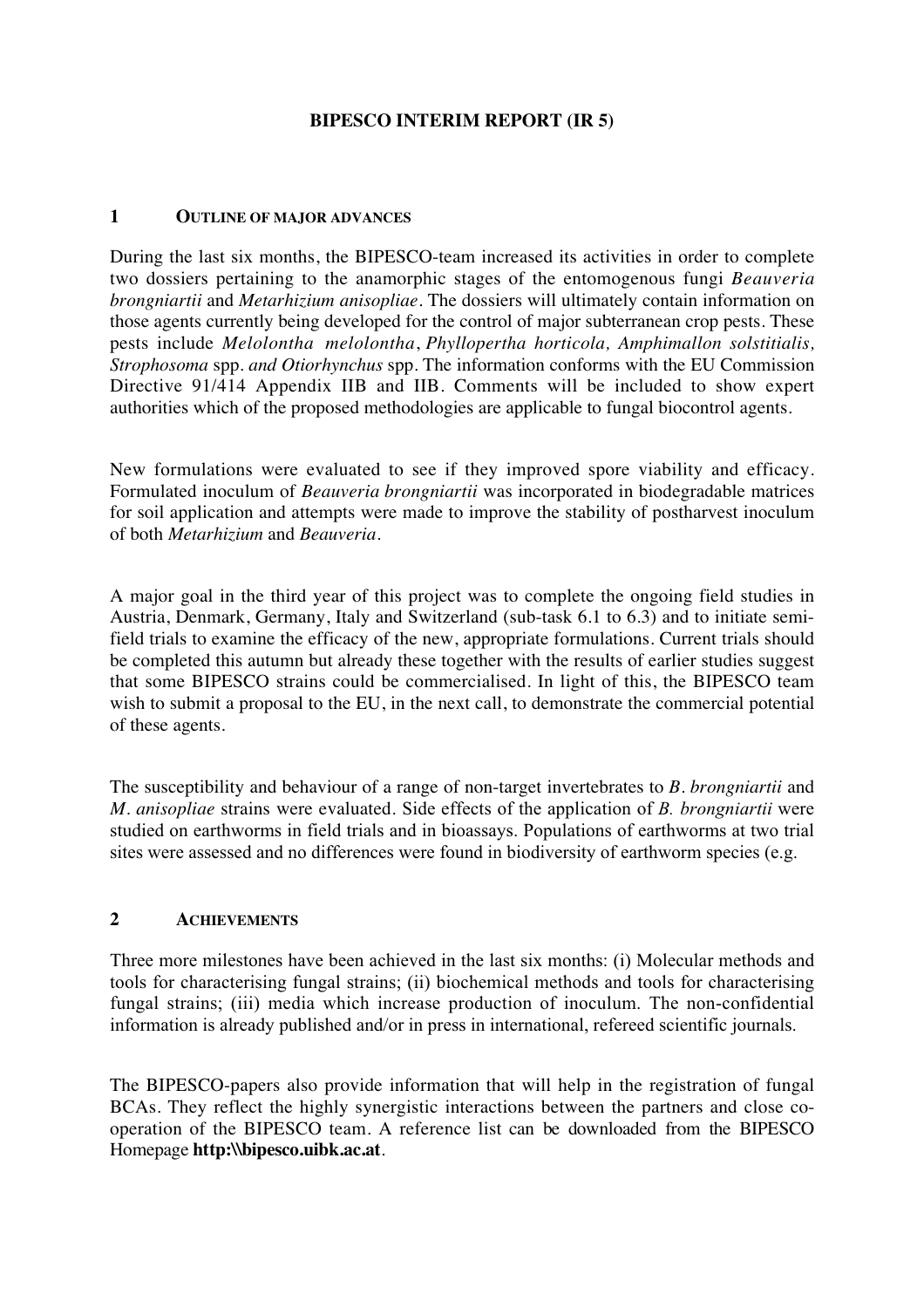Furthermore, the first field study on *Melolontha melolontha* control has been completed within this reporting period. Melocont<sup>®</sup>-Pilzgerste, the commercial product based on barley kernels colonised by *Beauveria brongniartii*, was tested against the common cockchafer *Melolontha melolontha* in large field trials over a period of six years. The barley kernel product was applied in pastures in Austria, Italy and Switzerland with a slit seeder at various times of the year. Highest efficacy of the product was achieved by incorporating the inoculum into the soil at a depth of 3 to 10 cm. The results of field trials conducted between 1995 and 2000 with the barley kernel product indicated that the density of *B. brongniartii* increased continuously after each of the five applications performed between autumn 1994 and autumn 1997. Microsatellite marker analysis showed that the applied strain and re-isolated strains were identical. Application of the *B. brongniartii* barley kernel product resulted in sufficient suppression of cockchafer populations after only 2 years of application. Similar results are expected for the control of vine weevils with *Metarhizium anisopliae*.

In April 2001 an International Symposium was co-organised by BIPESCO on " Bioactive Fungal Metabolites - Impact and Exploitation, at University of Wales, Swansea, UK. More than 260 research scientists, registration authorities and extension services from 46 nations attended this meeting. Papers presented at the conference were particularly welcomed as submissions to Mycological Research and will be published in the year 2001/2002.

Selected members of the BIPESCO team will prepare and submit an application for an EU demonstration project. If successful, the project will provide information on the commercial viability of fungal BCAs for the control of subterranean pests. Already several grower organisations and small medium size enterprises have shown an interest in participating in this project.

The BIPESCO team is helping to organise the "Third Meeting of the *Melolontha* Subgroup IOBC wprs Working Group "Integrated Control of Soil Pests" which is to be held  $24<sup>th</sup>$ - $26<sup>th</sup>$ September 2001 in Aosta, Italy. This meeting provides an excellent opportunity for all participants to join with others in a discussion of an important issue concerning the relevance of *Beauveria brongniartii* in a practical context. The programme will offer the possibility to discuss issues pertaining to the successful control of the cockchafer (*Melolontha melolontha*).

An International Conference organised by BIPESCO will finalise our activities in January 2002. The tentative title is "Experiences on biocontrol of cockchafer larvae and vine weevils with entomopathogenic fungi ". Europe colleagues will be invited to attend this meeting in Vienna. The first announcement will be made in September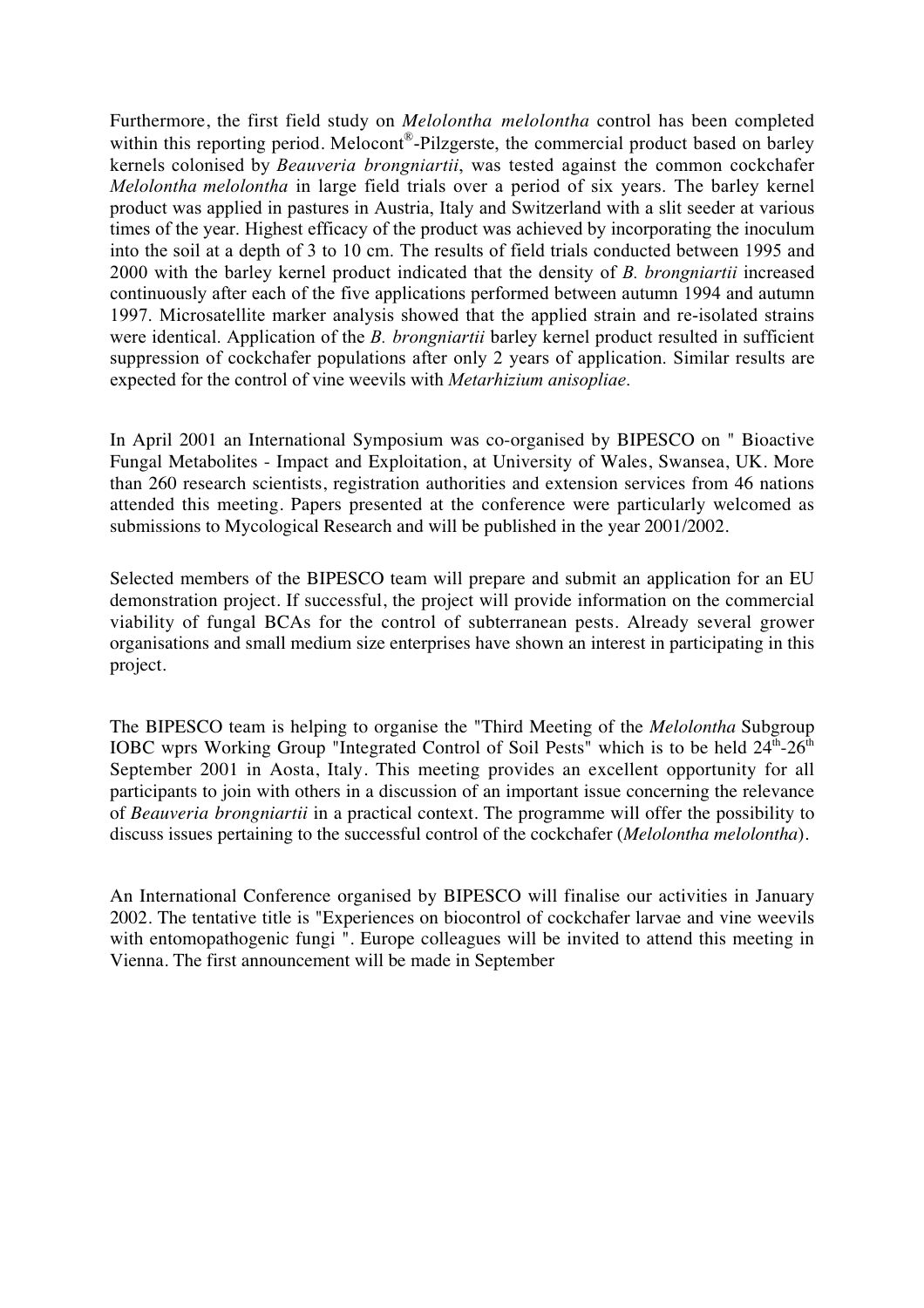## **3 LITERATURE PUBLISHED OR IN PRESS**

- Abendstein, D. & Strasser, H. (2001) Oosporein accumulation during growth of *Beauveria brongniartii* in submerged culture. International Symposium: Bioactive Fungal Metabolites - Impact and Exploitation, 22. bis 27 April 2001, Swansea, p. 39.
- Abendstein, D., Schweigkofler, W. & Strasser, H. (2001) Insecticidal, Antifeedant and growth inhibitory properties of oosporein on selected pest organism. IOBC wprs Bulletin, in press.
- Chikwenhere, G.P.; Vestergaard, S. (2001) Potential effects of *Beauveria bassiana* (Balsmo) Vuillemin on *Neochetina bruchi* Hustache (Coleoptera: Curculionidae), a biologica control agent of water hyacinth. Biological Control, 21, 105-110.
- Eilenberg, J.; Jensen, A.B.; Thomsen, L.; Vestergaard, S**.** (2001) Strategier for insektpatogene svampes spredning på friland [Strategies for the dispersal of insect-pathogenic fungi outdoor](In Danish, English summary). Slutkonference @Biologisk og Mikrobiologisk Bekæmpelse af Skadevoldere@, København, 4. Maj, DJF Rapport Nr 49, Markbrug, 39- 43.
- Eilenberg, J.; Nielsen, C.; Vestergaard, S**.**; Harding, S.; Frølander, A.; Augustyniuk, A. (2001) Biological control of weevils (*Strophosoma* spp.) in Danish greenery plantations. 8th European Meeting in the IOBC/WPRS Working Group: Insect Pathogens and Insect Parasitic Nematodes, Athens, 28/5-1/6. Proceeding in 76.
- Eilenberg, J.; Jensen, A.B.; Thomsen, L.; Vestergaard, S**.** (2001) Strategier for insektpatogene svampes spredning på friland [Strategies for the dispersal of insect-pathogenic fungi outdoor](In Danish, English summary). Slutkonference @Biologisk og Mikrobiologisk Bekæmpelse af Skadevoldere@, København, 4. Maj, DJF Rapport Nr 49, Markbrug, 39- 43.
- Enkerli, J., F. Widmer, C. Gessler & S. Keller (2001) Strain-specific microsatellite markers in the entomopathogenic fungus *Beauveria brongniartii*. Mycol. Res. 105 (in press).
- Enkerli, J. & S. Keller (2001) Ist die biologische Kontrolle des Maikäfer-Engerlings wirksam? Medieninformation.
- Hozzank, A., S. Keller, O. Daniel & C. Schweizer. Impact of *Beauveria brongniartii* and *Metarhizium anisopliae* (Deuteromycotina: Hyphomycetes) on *Lumbricus terrestris* (Oligichaeta: Lumbricidae). Bull. IOBC/WPRS (in prep.).
- Jung, K., Horaczek, A., Zimmermann G.and Viernstein H. (2001) Granular formulations of *Beauveria brongniartii*. SIP, accepted.
- Keller, S., P. Kessler & C. Schweizer. Distribution of insect pathogenic soil fungi in Switzerland (manuscript).
- Keller, S. & C. Schweizer (2001) Ist das Drahtwurm-Problem ein Pilzproblem? Agrarforschung 8(7) (in press).
- Lomer, C.J., Eilenberg, J.E., Langewald, J., Nielsen, C., Vestergaard, S. & Strasser, H. (2001) Current status of registration of *Metarhizium anisopliae* and *Beauveria spp.* under EU regulations. International Symposium: Bioactive Fungal Metabolites - Impact and Exploitation, 22. bis 27 April 2001, Swansea, p. 74.